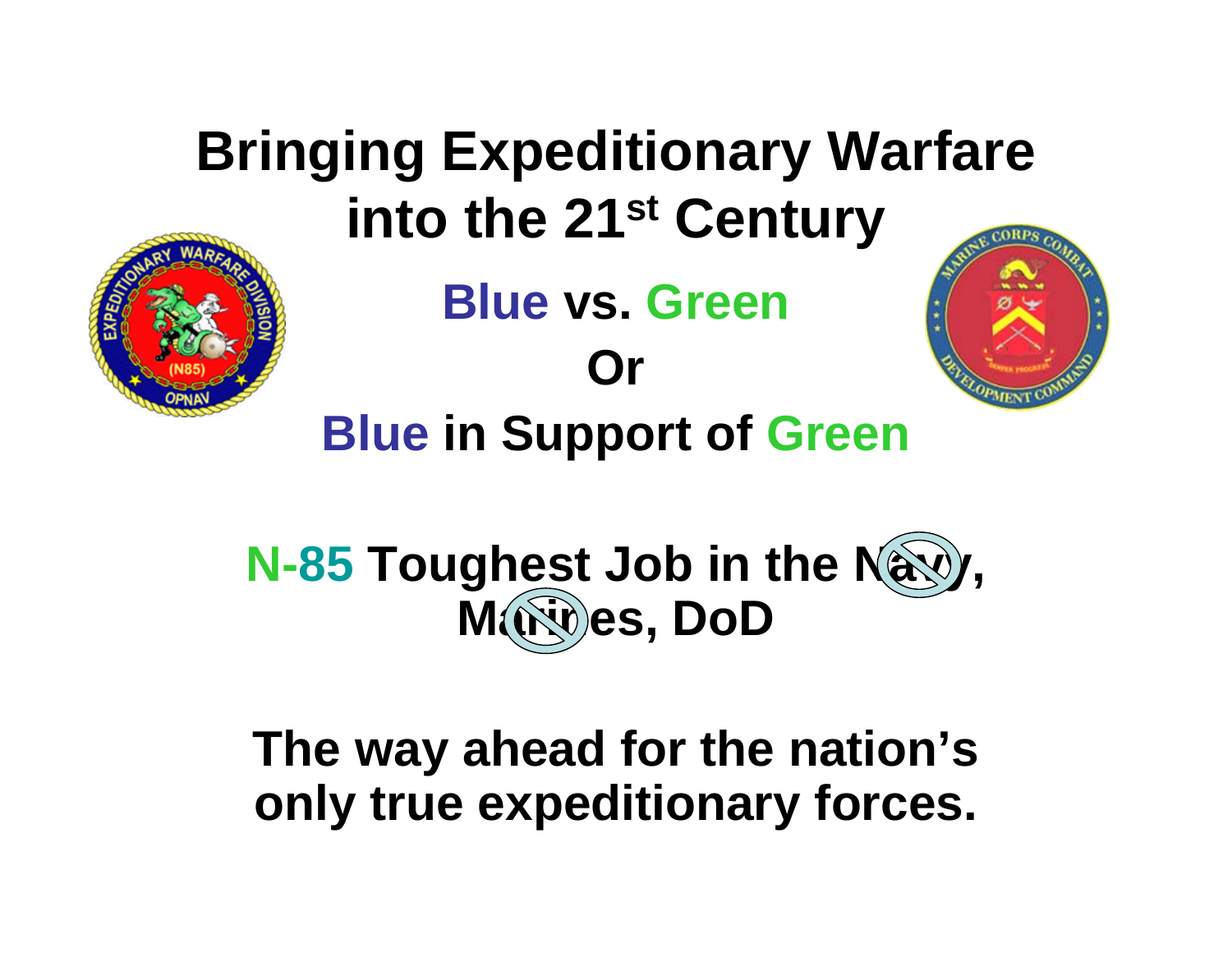# **Hardest Duty in Dept of the Navy**



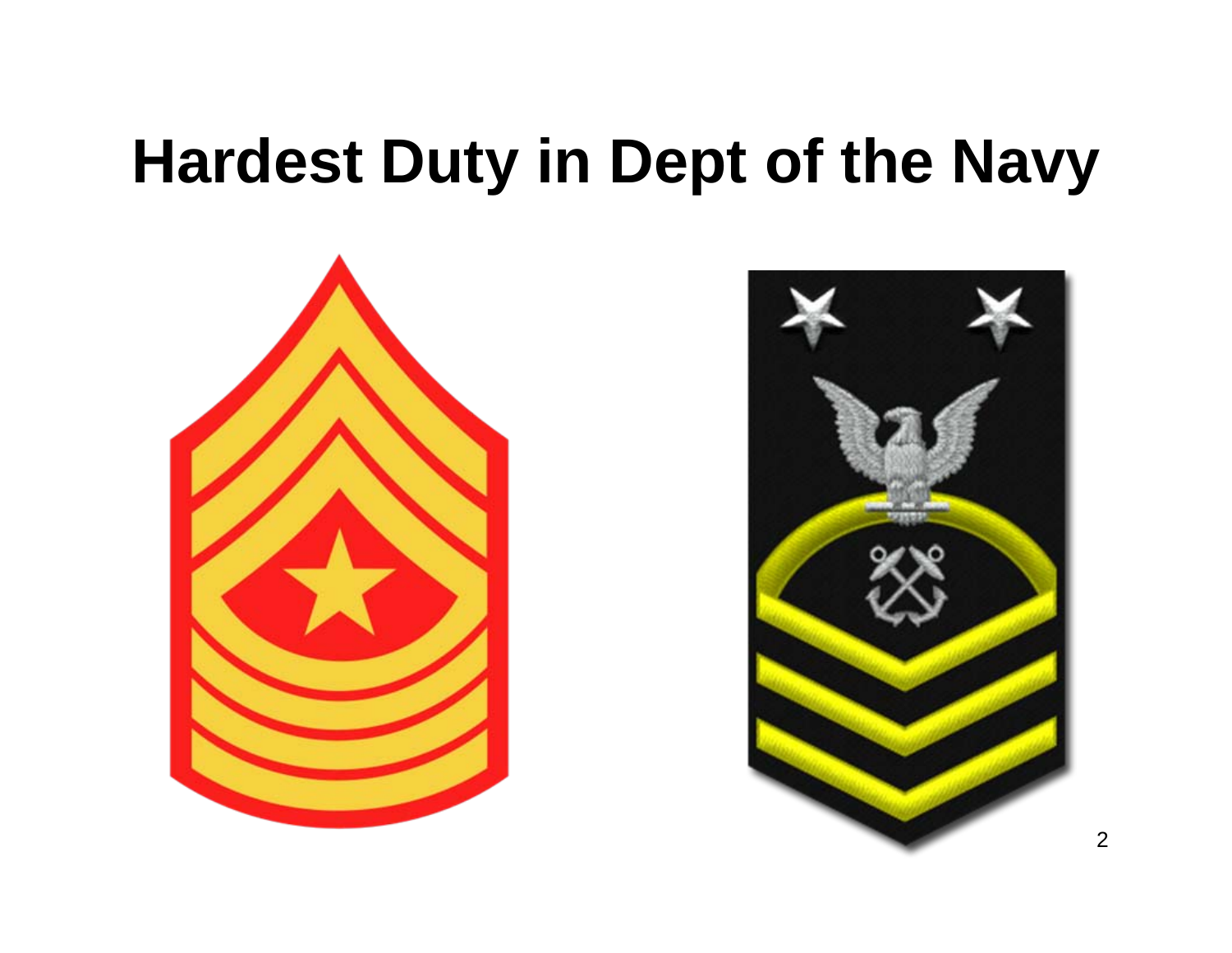#### **USMC NSFS Requirements Pedigree**

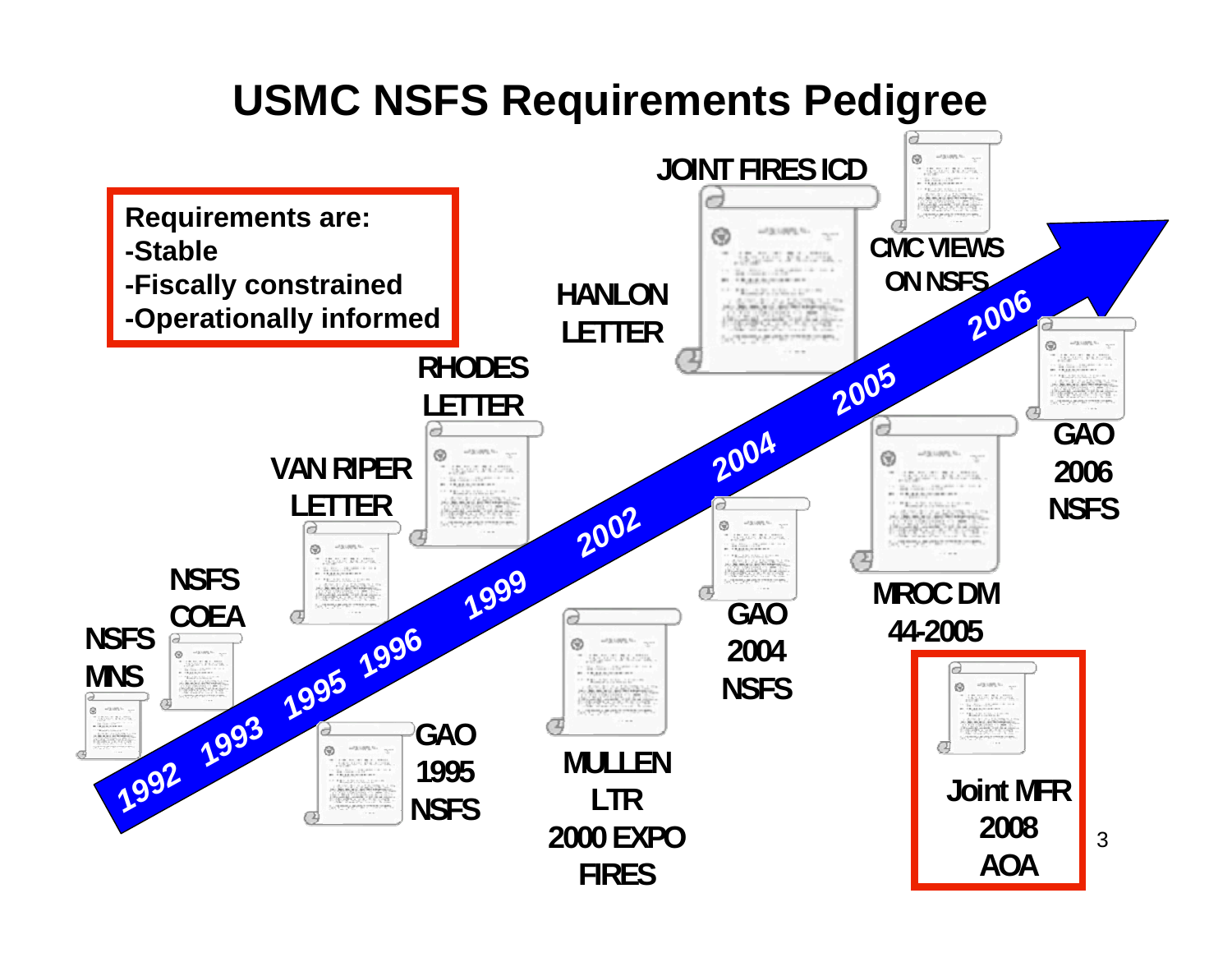### **Bringing Expeditionary Warfare into the 21st Century**

- **Capt Mark Mullins, USN OPNAV N851 (Special Warfare)**
- **Cdr Dave Hebert, USN OPNAV N852 (Mine Warfare)**

**Break**

- **Capt Ed Barfield, USN OPNAV N853 (Amphibious Warfare)**
- **Capt Barry Coceano, USN OPNAV N857 (EOD/NCW)**
- **Mr. Kevin McConnell Director, Fires and Maneuver Integration Division, MCCDC**
- **Questions / Comments**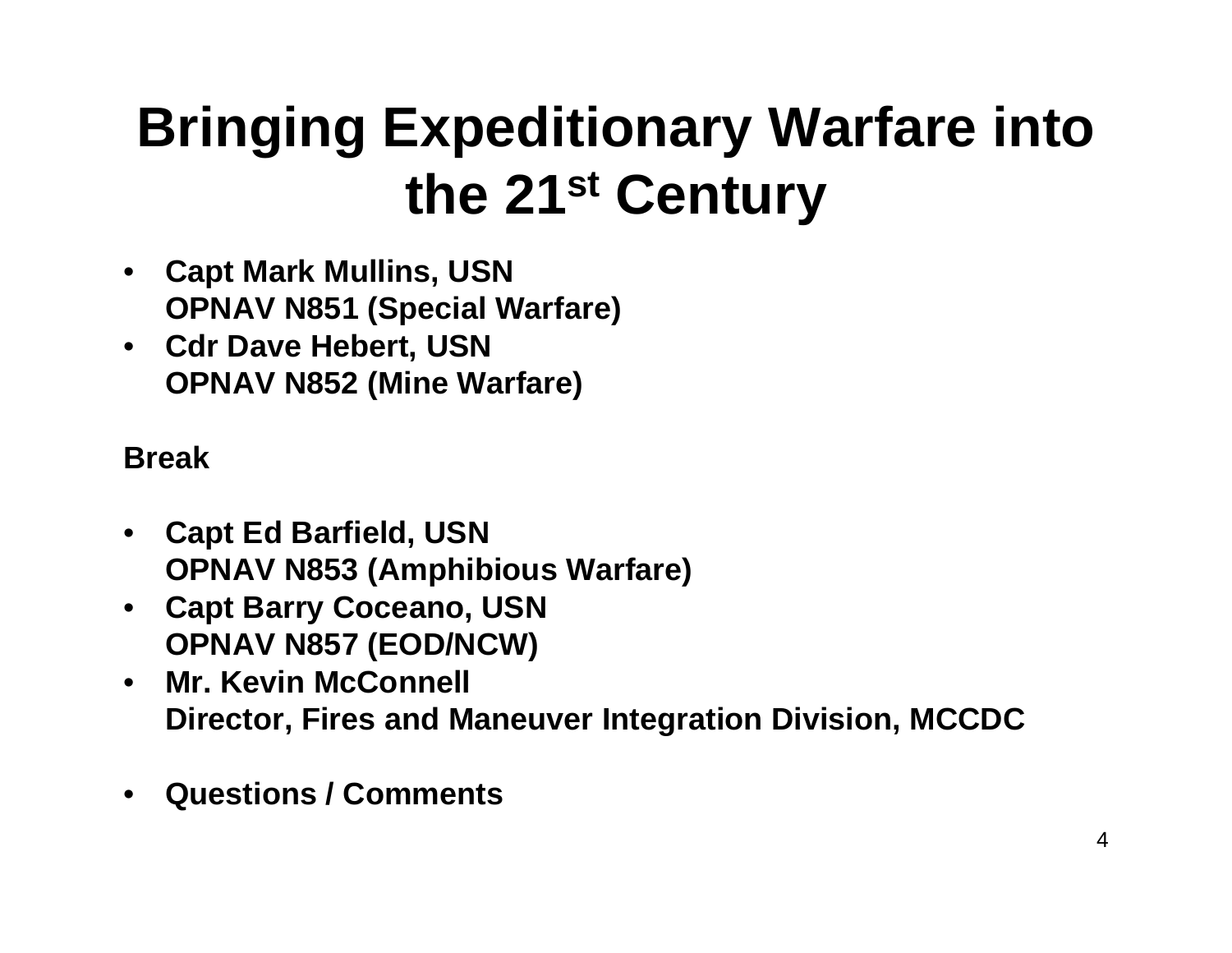

# **Team N-85 / MCCDC**



**All commissioned Naval Service Officers. All have masters degrees. All served on high level staffs. All served as commanders. All combat veterans. All with multiple awards. Most have extensive Joint experience.**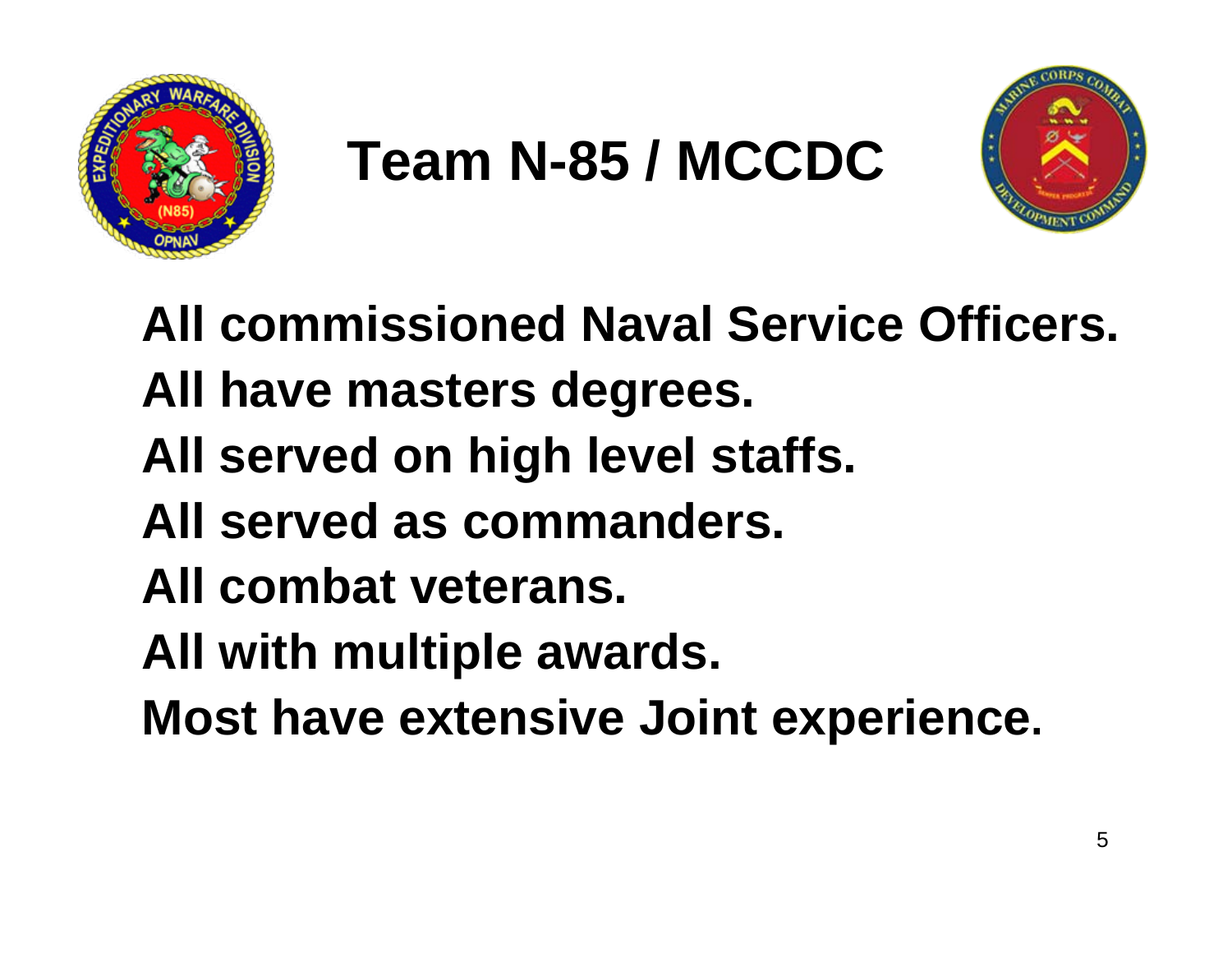### **Bringing Expeditionary Warfare into the 21st Century**

**Rules of Engagement**

- **15 20 Min per speaker X 2**
- **@ 0930 Break for 30 Minutes**
- **15-20 Min per speaker X 3**
- **Questions / Comments**
- **1210 Lunch**
- **Cell phone ring costs a donation to N-MC Relief!**
- **I am the judge, timer, and gonger.**